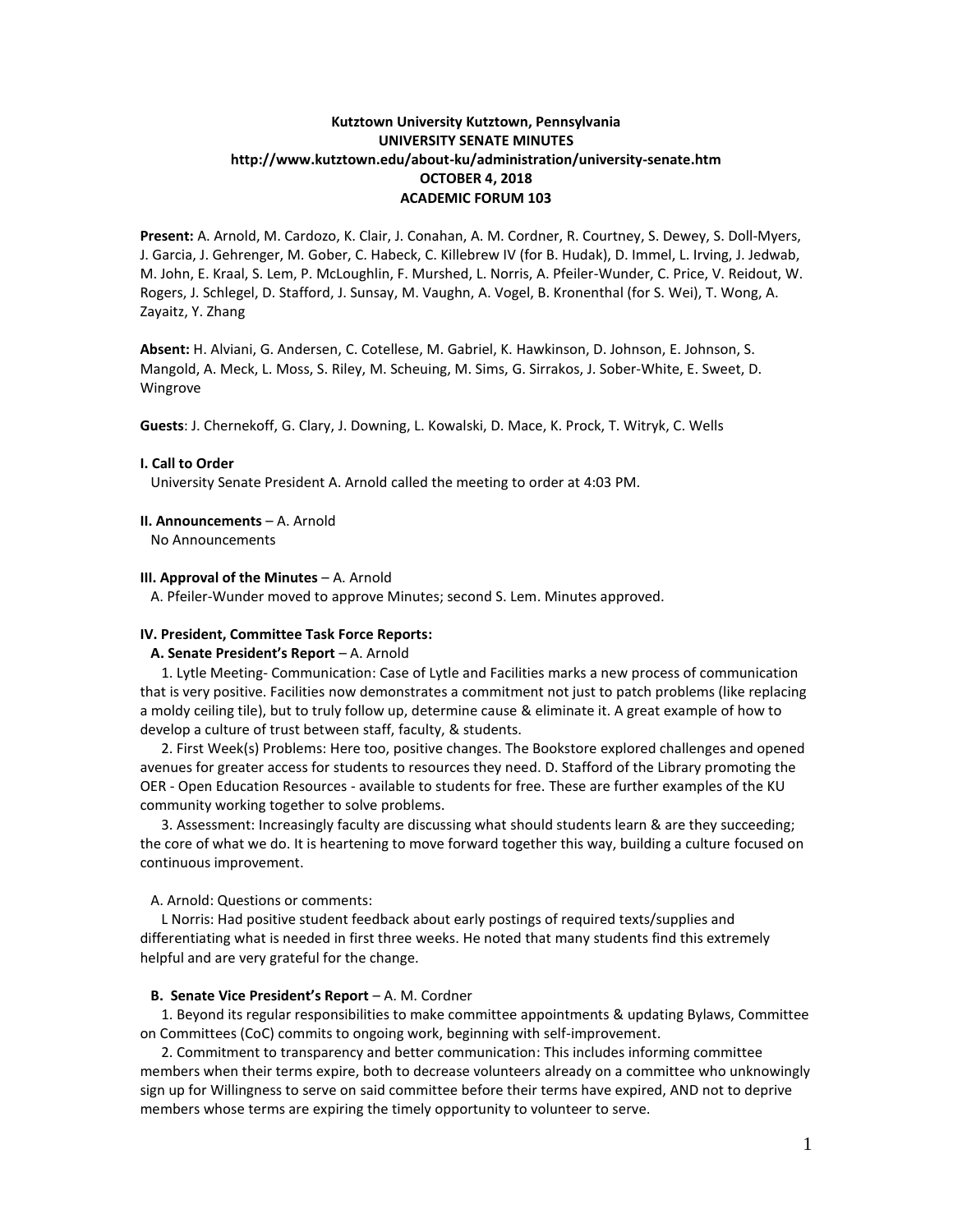3. Senate committees should be providing copies of agendas/minutes to Senate office, but this has been neglected. Communication is key; Senate has no way of knowing which committees function, their priorities or tasks. If a committee has functionality issues, revisit its mission and purpose.

 4. CoC as a Communication Hub: There are overlaps/duplication of labor across committees and task forces, with no communication. CoC can serve as a communication hub to connect entities working on similar issues, facilitate them working together and sharing information.

 5. CoC commits to meaningful ongoing work in these areas, and will begin by self-examining CoC's processes and communication, then facilitate improved functionality of other committees.

A. Pfeiler-Wunder: Affirmed overlap and supports CoC as informationhub idea.

**C. University President's Report** – A. Zayaitz for K. Hawkinson

K. Hawkinson unable to attend due to Council of Trustees duties.

A. Zayaitz: K. Hawkinson refers Senators to his Council of Trustees report. Highlights:

 1. Enrollments: increase over last year in graduate students, transfers & freshmen. But another larger class graduated, resulting in a net loss of 20 students compared to Fall 2017 freeze date. Still quite positive; last year's net loss over Fall 2016 was 200. Currently KU has 8,309 students; 88% are PA residents.

2. Retention: up 1% to 74.44%.

 3. A. Zayaitz noted as an aside: KU was down by the fewest students across PASSHE. Only WCU and Millersville saw increases; the latter only by 30 students.

4. U.S News & World Report again ranked KU in the First Tier among Best Universities in the region.

 5. Articulation agreements: Bucks County CC (especially Sport Management & dual enrollments); LCCC, RACC (KU offering courses on site); Luzerne County CC.

 6. K. Hawkinson has been meeting with regional corporations such as Penske, Vanguard (which already employs many KU graduates), East Penn Manufacturing, PPL and others to pursue internship & employment opportunities.

7. KU held its Fall Job Fair Oct. 3; many businesses came to campus.

8. Two new Labs were dedicated: SMASH in Rickenbach; IDEA (formerly "FAB") in Sharadin.

 9. Multi-Cultural Center has events to celebrate Latinx Heritage Month. Calendar of all events are found here: https://www.kutztown.edu/about-ku/administrative-offices/multiculturalservices/events.htm

 10. Dr. Amber Jean-Marie Pabon, Asst. Prof. of Secondary Education, presented her research at the World Education Research Association World Congress, Cape Town, South Africa.

 11. Each month, Trustees meet an exceptional student. Today, they met Angie Lopez, an Admissions Tour Guide who is blind & bi-lingual.

 12. With KU as the new Lead Office for the Pennsylvania Small Business Development Center (PA-SBDC), its grand opening was held September 28. Through KU, \$8.7 million in Federal and State grants are being distributed to small businesses. This is great for KU and the region. More information on the PA-SBDC is here: https://www.kutztown.edu/news-and-media/news-releases/september-2018/pa-smallbusiness-development-center-grand-opening.htm

### **D. University Provost's Report** – A. Zayaitz

1 Assessment:

a. Copies of L. Suskie's two books are in all departments to guide effective program assessments.

 b. Seven Grad Assistants: one for each college, Honors, CASA & Office of Assessment to work with data collected by programs.

c. D. King has one quarter release time to assist K. Prock.

 d. Workshops offered on SLOs and Curriculum maps; handouts are available; workshops can be accessed online at any time.

e. Programmatic SLOs and Curriculum Maps are due October 15.

 f. Oversight: academic programs: Council for Academic Assessment; also a Council for Academic Affairs (for Library, CASA, Registrar's Office).

2. New PASSHE Chancellor Daniel Greenstein, former leader in Postsecondary Success at the Gates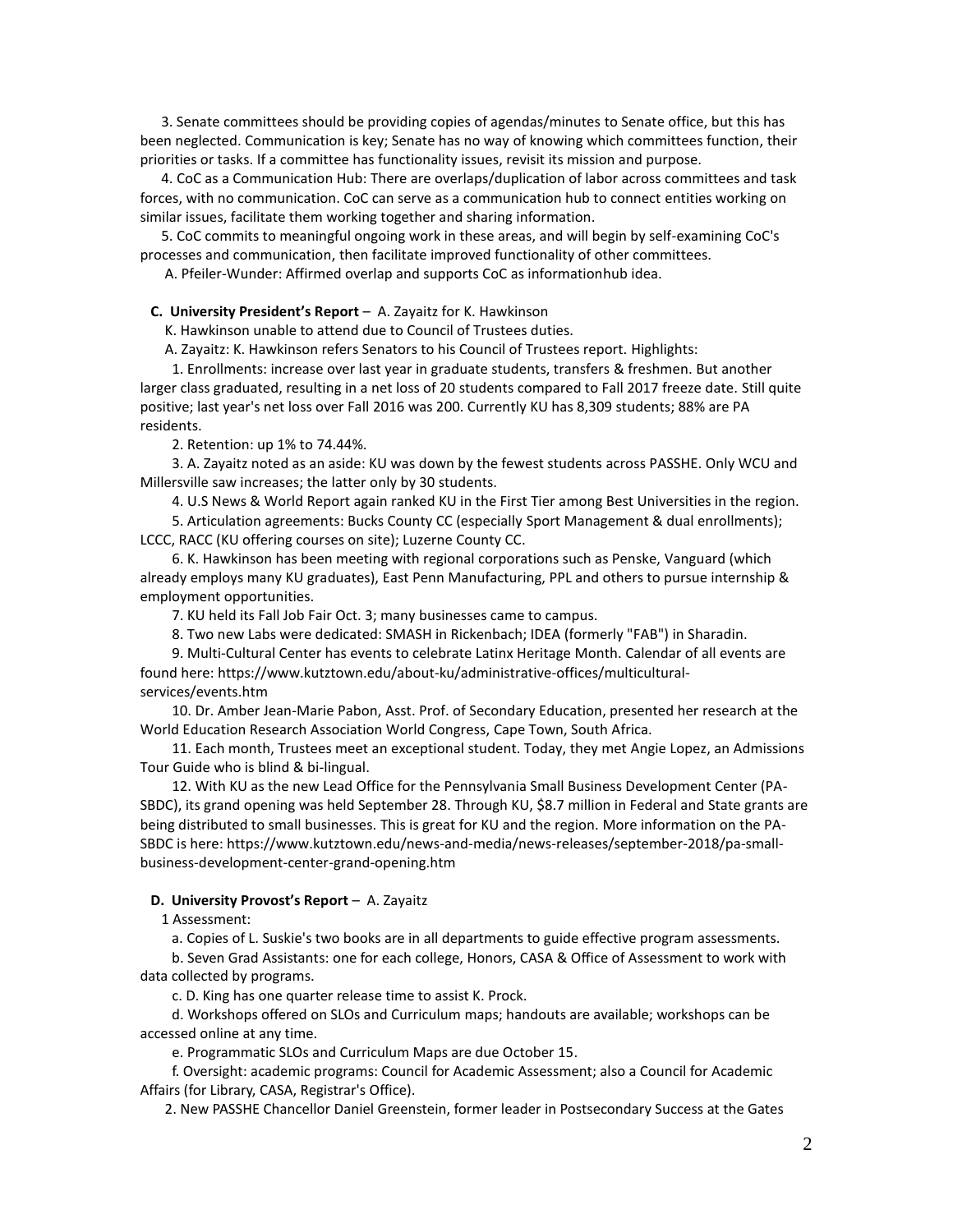Foundation, will visit KU Nov. 1. He will meet with constituents across the university.

 a. A. Zayaitz attended a 2-day meeting at the PASSHE Center in Philadelphia spearheaded by Chancellor Greenstein. He spent his first four weeks listening & examining data.

 b. October: a two-day meeting of the Board of Governors, where Greenstein will likely set out some of his vision for PASSHE. Second meeting day is open to the public.

 c. Greenstein is a new kind of Chancellor for PASSHE; thinking of big picture, data driven decision maker; has big visions PASSHE badly needs. His national connections will be a great asset. Follow him on Twitter to get a sense of his thoughts & priorities (@dan\_greenstein).

**E. Student Government Board (SGB) Report:** – SGB Parliamentarian C. Killebrew IV for B. Hudak

1. All SGB Executives are absent today because of commitments elsewhere.

 2. SGB leadership attended annual PASSHE SGB Leadership Conference; always helpful for exchanging ideas. SGB leaders met Chancellor Greenstein; he is open to new ideas. Effectively dealing with hate crimes was also a topic of discussion.

 3. As Parliamentarian, C. Killebrew IV has so far held meetings with leadership of two student groups to go over basics of running effective meetings.

4. SGB has begun its annual budget process.

 5. SGB is committed to transparency of leadership, and increased visibility through pop-up programs, such as recent the tie-dye event for students.

6. SGB is in the process of addressing diversity issues on campus.

 7. SGB's annual Paint the Town Gold event to enhance town-gown relations was a great success, with about 90% of Main St. businesses participating.

8. Mid-Term Election Day: SGB working to provide shuttles to polling station (5 miles distant).

 9. Student input on First Week(s) Problems: SGB is getting the word out about information on texts/supplies through the Bookstore; very helpful for student budgeting. Main student concern is cost; whether books are actually used. Some books unavailable; unknown if sold out or not ordered.

L. Norris: Some delays are at publisher's end.

## **V. Elections, President and Secretary -** Nominations Open - L. Norris

 L. Norris thanked J. Garcia, V. Reidout and R. Courtney for agreeing to serve as the Elections Committee, with J. Garcia as Chair.

 Elections for Senate President and Secretary will be held at the December meeting. Nominations are now being accepted; nominees contact J. Garcia. President's term is for two years; Secretary is elected annually. Those with no history of Senate leadership are encouraged to self-nominate; those elected will have opportunities to shadow. Please consider running; it's rewarding work. This includes Secretary position; it's not only writing up minutes!

## **VI. Unfinished Business** - A. Arnold

A. First Week(s) Problem Memo

A. Arnold: Progress continues on this complex issue

 J. Downing: Thanks to attention from multiple individuals & committees, we've had a campus-wide focus on textbook adoptions. KU Campus Store significantly increased campus outreach to communicate the value of timely adoptions to students. This resulted in a steady increase in adoptions over the summer. This is promising; typically during summer, adoptions flatten out.

Fall 2018 adoption rates-final results

8% at adoption time-March 15<sup>th</sup>

49% at registration

64% at sellback

Currently 56 incomplete adoptions for Fall semester

Spring 2019-our goal is continuous improvement

Goal of 25% at adoption time-October 15th

- Goal of 55% at registration
- Goal of 80% at sellback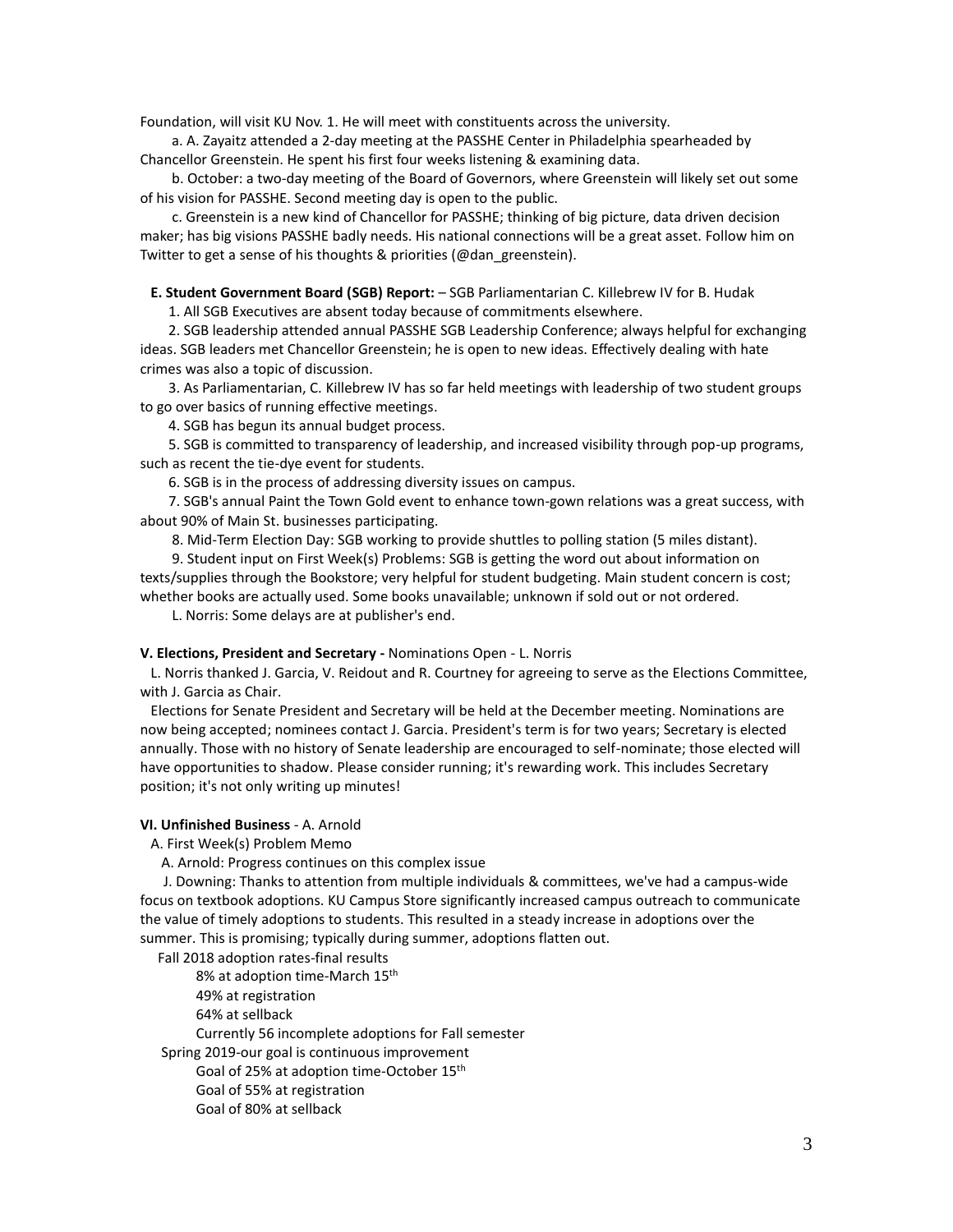Sell-backs are significant for students & keep prices down for next semester's buyers.

A. Arnold: Is it possible to assume that no order means no text or supplies?

 J. Downing: Bookstore would be ok with that if it becomes University policy. It's also possible that some of those sections are Indep. Studies/Individ. Instruction.

 L. Norris: One student very enthusiastic about early notification; has been a great help for budget & planning. He noted that a number of students have made similar positive comments; they are grateful.

 D. Stafford: Library is hosting a Symposium on Open Educational Resources (OER) on Nov. 16, 9-1. D. Scott, M. Folk, & the Bookstore are putting this together. J. Shank at PSU Berks will be keynote speaker; there will be workshops. Also a representative from Millersville, which held a very succesful webinar on OER usage, will attend. Incentive: \$200 for attendees who also review an OER.

D. Stafford affirmed that OERs are often instructor-created and then shared.

E. Kraal: uses OERs; free and material is excellent quality. OERS can be printed as pdfs.

A. Arnold: Takeaways:

 1. Deadlines for book/supply orders matter not just to comply with Federal Law but meet student needs & give Bookstore opportunity to find information on least expensive options.

2. Inexpensive or free materials can be as good in quality as expensive ones.

3. We have experts working with us in Bookstore, Library, CET Director, etc to help students.

4. KU spends a fortune on online databases. Encourage students to use them.

D. Scott: can work with faculty to write their own OER.

J. Downing: Bookstore does include OER information & will supply OER resources.

B. Academic Policy Report - D. Mace, Chair, Academic Standards & Policy Committee (ASPC)

1. ASPC has reviewed ACA -074: Second Degree - Graduate Students; will be forthcoming for vote.

2. ACA-054: International Student Waivers will be coming up.

 3. ACA-027: Academic Honesty Policy Revision: Please examine, share with constituents, get comments to D. Mace to share with the ASPC members.

 4. ACA-086: Regalia Policy: ASPC studied other university policies. One issue is additional cords and other regalia. Student Affairs must approve groups desiring such items. At core: balance a dignified ceremony & celebration. As Senate deliberates, consider perspective of a First Generation Family.

 A. Arnold: Policies are available on Senate home page. [click on "Policy Register" on right on homepage.] Senators, please review all materials, solicit input from constituents and come prepared with any items for clarification, etc. A group of informed, prepared colleagues makes for productive discussion, efficient decision making, and avoids time wasted wordsmithing.

C. Verification of Attendance

 A. Arnold: Faculty are required to verify attendance twice per semester; participation mainly successful. T. Witryk can provide feedback. What is the biggest mistake faculty make?

T. Witryk: Not clicking the "Save" button; use second one, bottom right.

 Improvements: Faculty will now get a confirmation email when they verify attendance (applause). Faculty will also get an email upon successfully submitting all grades.

 Second Verification is due in a few weeks. Please remember to also verify Independent Study students. At Chairnet: encouraged Chairs to check that faculty meet deadlines for attendance and grades.

Discussion:

S. Lem: Communication with Housing? Issue of not attending classes but still in KU Housing.

T. Witryk: Goal is to identify students not attending multiple classes.

 T. Wong: If a student attended during first week but not second, why doesn't system allow us to mark last date of attendance?

 T. Witryk: Per Federal Law, first week doesn't count due to drop/add period. Such students can be marked with an excused absence. Status can be updated if students attend after verification period. Notify the Registrar, who will notify Financial Aid.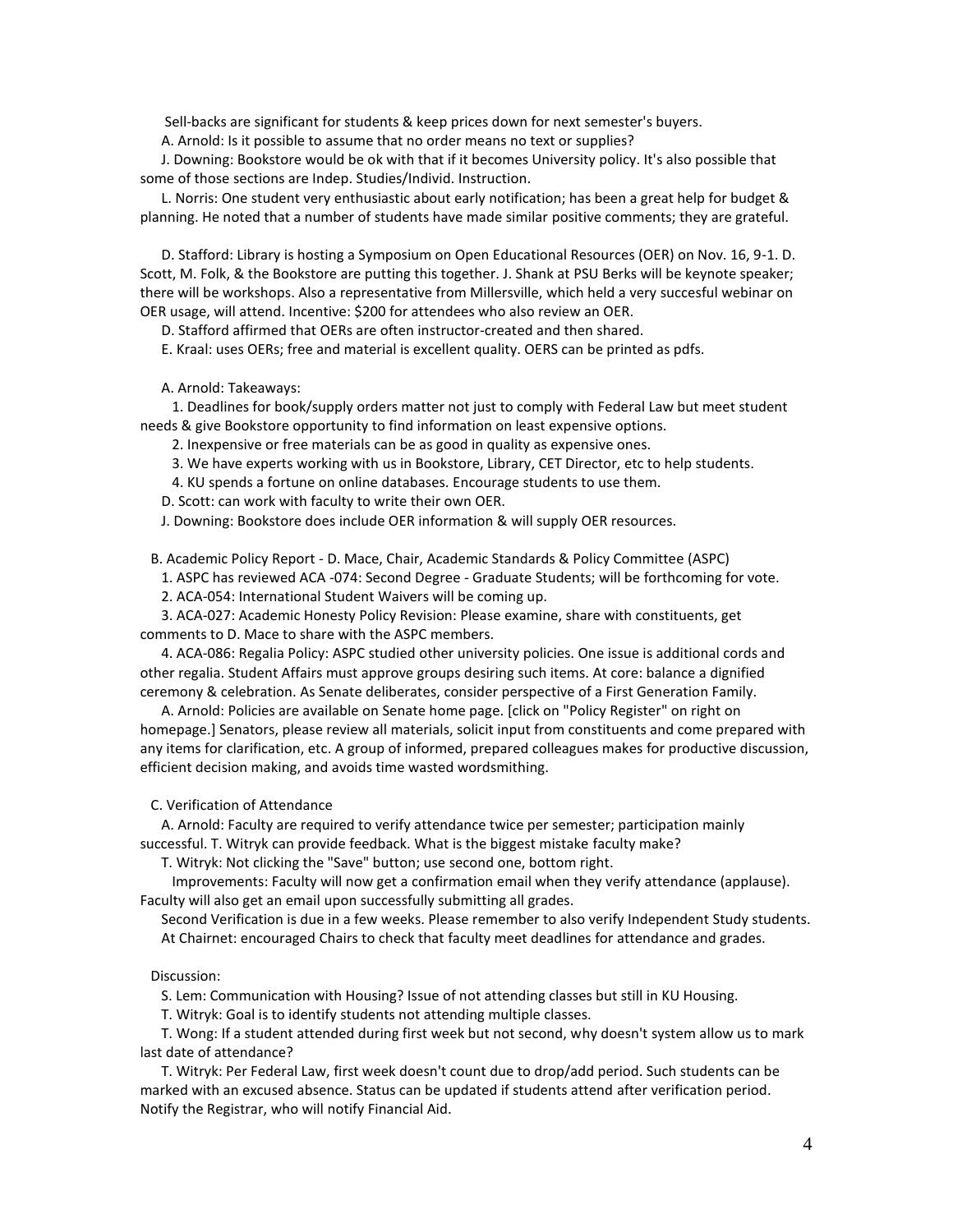A. Arnold: It is essential to verify; getting a warning there may be an adjustment to their aid can traumatize students. A retention issue.

## **VI. New Business** - A. Arnold

A. Last Weeks and Final Exam Period

 A. Arnold: We need consensus as to what is meant by the last week. What is best use of last week; how do students benefit the most and get prepared for returning the next semester?

#### Discussion:

 S. Lem: Looked at Final Exam policy at other universities. Harvard, for ex: only 23% of faculty have final exams; they now have to have them specially scheduled. William & Mary's policy recognizes a range of structured practices; ban finals during last week of class.

 E. Kraal: Physical Sciences have cumulative exams & range of presentations and poster sessions. Challenge is getting an audience, important to simulate poster experience, during Exam Week.

 A. Pfeiler-Wunder: Art Ed has a range of critiques, celebratory, mentoring sessions one-on-one for next steps. Students clean studios to prepare for next semester & bond. Busier than regular weeks.

J. Gehringer & W. Rogers: affirmed similar activities in their Education fields.

 E. Kraal: Design of exam in part determined by time of week exam is scheduled. Students may have three days or six to prepare.

F. Murshed: many conduct exams, hold presentations, etc. But many faculty would like to teach.

A. Arnold: It's clear many use the exam period for learning of different sorts.

 C. Habeck: We are missing student perspectives. [All student Senators & their Designee were committed elsewhere.] Sciences usually have cumulative exams, often with presentations during last week of class. What is the best practice during last week? Students deserve to know what to expect, to reduce stress.

 L. Norris: We've heard a whole range of best practices specific to very different disciplines like art, education, & sciences. A policy should allow for variety best determined by those in their disciplines; students learn what to expect for their specific fields, & that lowers stress.

S. Doll-Myers: Half-semester courses as in Comm. Design do not have a built in Final Exam Week.

 C. Price: It may benefit students to not have the same requirements for all classes, especially for younger students. This also helps with developing time management skills.

 A. Arnold: There must be faith that faculty are using the full 15 weeks to the maximum. As for the mythical professor who finishes early & doesn't meet with students during the last week, how do we work with them?

K. Clair: It is required per CBA. Chairs & Deans must remind.

B. Sustainable Culture of Assessment (Continuous Improvement)

 K. Prock: Is working with departments to develop their SLOs/curricular maps; many programs are making good progress. Assessment website has updates, found here: https://www.kutztown.edu/assessment

Discussion: What are roadblocks?

 L. Norris: re: "Introduce/Reinforce/Mastery": we go straight from intro. to 300 levels. A student could be taking their first 300 level along with one in their 3rd, their 6th - yet we can't distinguish "reinforce" from "mastery" within one course.

K. Prock: Other disciplines have the same challenge.

 S. Lem: Currently programs have support as they develop SLOs/curriculum maps. Is this sustainable? We will need help over time as we interpret data.

K. Prock: Council on Assessment discussed this today; longer term support is in development.

 A. Vogel: English wants to submit curriculum proposals so existing courses apply to Gen Ed. But per submission guidelines from the Provost's office, data to demonstrate need to revise (or add) a course is now required. There is no data since Gen Ed is new. How to proceed?

A. Arnold: L. Suskie does not address electives but only required courses.